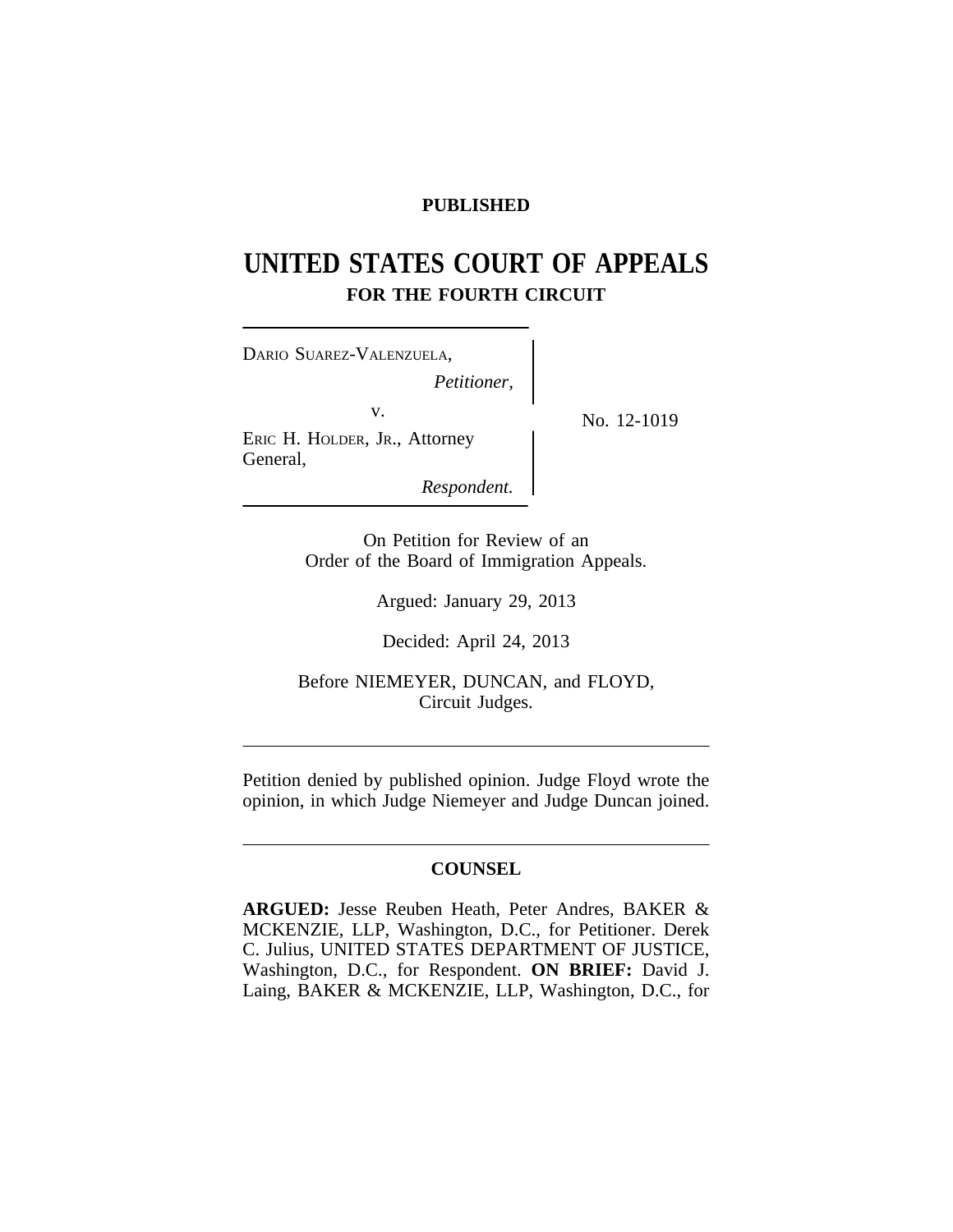Petitioner. Stuart F. Delery, Acting Assistant Attorney General, Civil Division, Douglas E. Ginsburg, Assistant Director, Office of Immigration Litigation, UNITED STATES DEPARTMENT OF JUSTICE, Washington, D.C., for Respondent.

## **OPINION**

FLOYD, Circuit Judge:

Petitioner Dario Suarez-Valenzuela is a citizen of Peru who entered the United States without inspection in 1999. After Suarez-Valenzuela was convicted of petit larceny, the government issued an Administrative Order of Removal. Suarez-Valenzuela was able to apply for protection under the Convention Against Torture (CAT) because he expressed a fear that Peruvian government officials would torture him if he returned to Peru. An immigration judge granted Suarez-Valenzuela's application for withholding of removal to Peru, but the Board of Immigration Appeals (BIA) reversed. Suarez-Valenzuela appealed, contending that the BIA applied the wrong standard when evaluating his case and that its conclusions were not supported by substantial evidence. We now deny Suarez-Valenzuela's petition.

I.

#### A.

In 1997, Suarez-Valenzuela appeared on a Peruvian talk show called the "Lara Bazzo Show" after being recruited by the show's investigator, Jason. Although Suarez-Valenzuela was promised items in exchange for his appearance, he never received them. Suarez-Valenzuela complained to Jason, who spoke with Bazzo. When Bazzo refused to provide the items, Suarez-Valenzuela and Jason threatened to report her to a rival television station.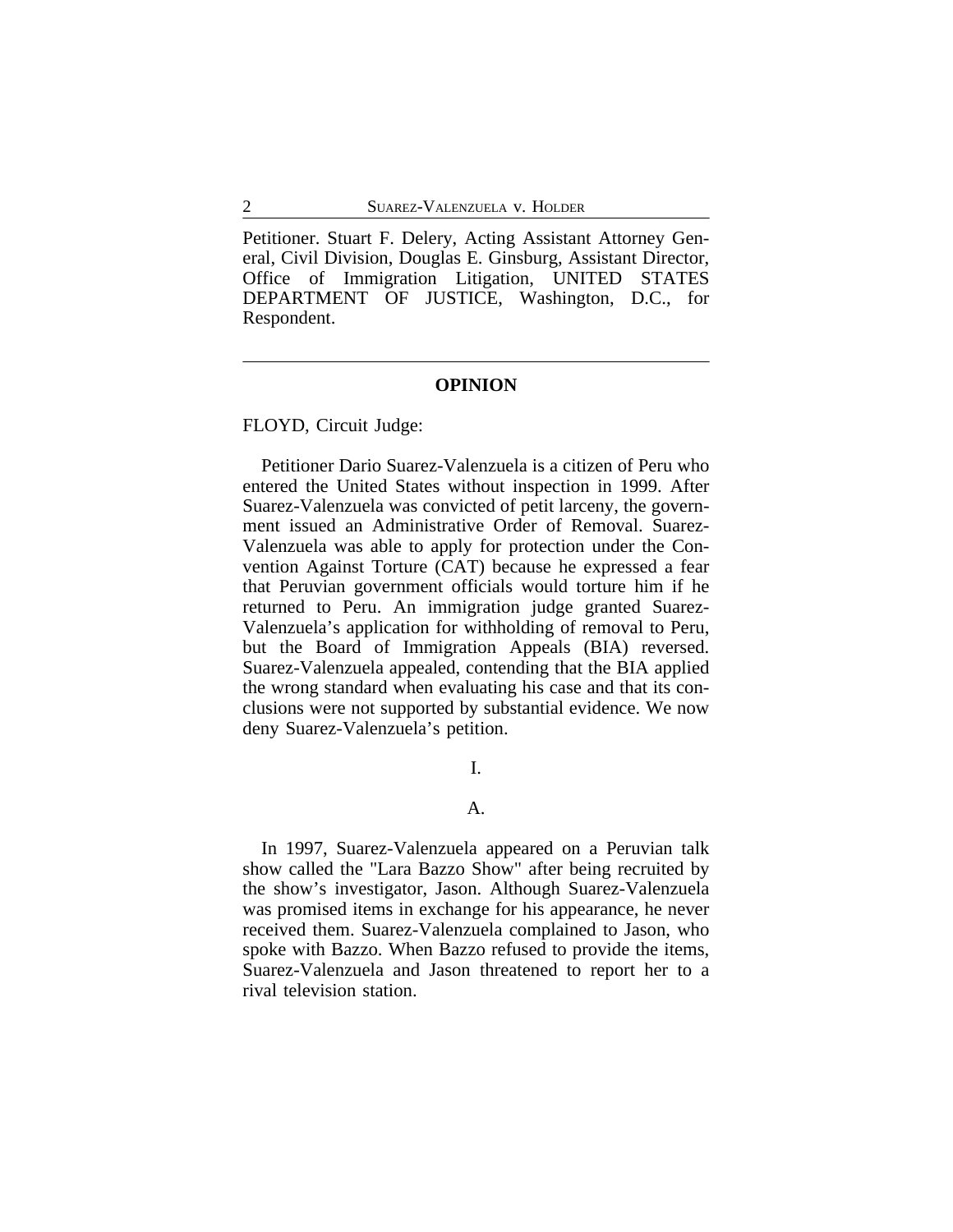After Suarez-Valenzuela and Jason threatened Bazzo, four men in a white van approached them to intimidate Jason. Each of the men possessed weapons and badges identifying himself as a police officer. Suarez-Valenzuela recognized one of the men as Luis, a police officer who allegedly worked for Bazzo. The men began arguing with Suarez-Valenzuela and Jason, and Luis hit Jason with his gun. Jason fell, injured his head, and died moments later. Luis then shot Suarez-Valenzuela in the foot.

Following the altercation, Suarez-Valenzuela was taken to the hospital and remained there for nearly two weeks. Police officers visited him at the hospital and offered him money in exchange for his silence regarding the circumstances of the shooting. Suarez-Valenzuela refused to accept their offer and told the authorities that Luis killed Jason.

The police asked Suarez-Valenzuela to testify at Luis's trial for Jason's murder, and Suarez-Valenzuela agreed. Several months before the trial, Luis stabbed Suarez-Valenzuela in the chest to prevent him from testifying. Nevertheless, Suarez-Valenzuela ultimately testified against Luis, who was convicted and sentenced to fifteen years of imprisonment, although he served only three months of that sentence. Suarez-Valenzuela testified that he does not know whether Luis remained employed as a police officer following his conviction.

After his release, Luis went to Suarez-Valenzuela's mother's house in an attempt to find Suarez-Valenzuela. Luis allegedly "destroyed" the house. Suarez-Valenzuela initially went to live with his grandmother in order to avoid Luis. Although Luis did not confront Suarez-Valenzuela at his grandmother's house, Suarez-Valenzuela continues to fear for his safety because he believes that the police can use a national identity database to locate him anywhere in Peru. Suarez-Valenzuela left Peru for the United States in 1998 and illegally entered the United States in January 1999.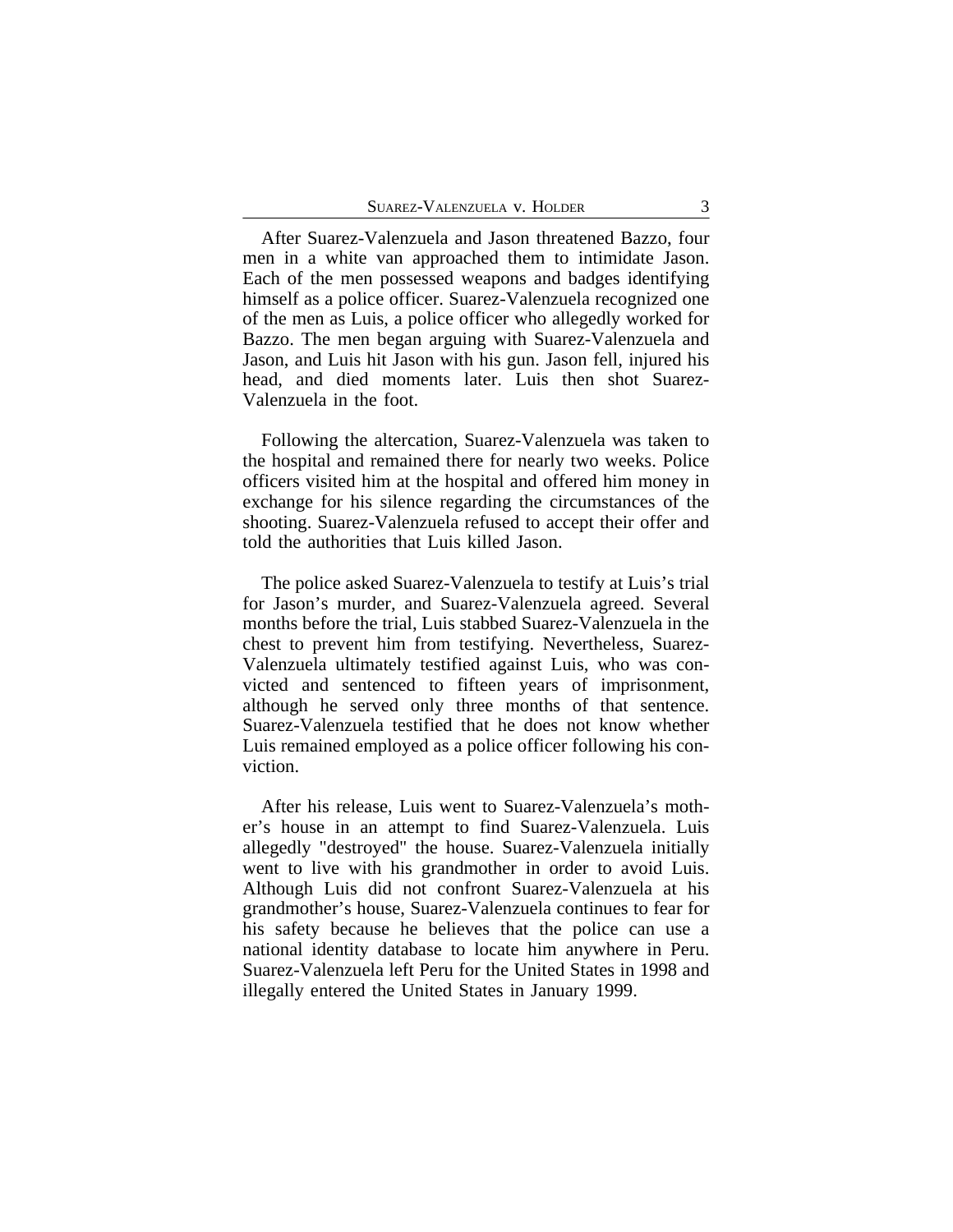Following Suarez-Valenzuela's departure from Peru, Luis visited Suarez-Valenzuela's mother's house several times with another individual and threatened to kill Suarez-Valenzuela. Suarez-Valenzuela explained that he was unaware whether the other individual was a police officer. Luis visited the house for the last time in 2008. Luis made the same threats to Suarez-Valenzuela's father in 1999.

On February 17, 2010, Suarez-Valenzuela was convicted of misdemeanor petit larceny. The Department of Homeland Security (DHS) subsequently issued an Administrative Order of Removal based on Suarez-Valenzuela's conviction and his immigration status. Because Suarez-Valenzuela expressed a fear of returning to Peru, DHS stayed his removal and conducted a "reasonable fear interview." The DHS asylum officer who conducted the interview concluded that Suarez-Valenzuela had demonstrated a reasonable fear of torture.

Suarez-Valenzuela's case was referred to an immigration judge. The immigration judge found Suarez-Valenzuela credible and determined that he was subjected to torture when he was shot, stabbed, and threatened. The immigration judge also noted that, according to the State Department's Country Reports on Human Rights Practices for Peru, the police regularly threaten victims and witnesses of human rights abuses, and the perpetrators of those abuses are rarely punished. Although the immigration judge recognized that security forces have developed human rights training, implementation has been slow and security forces are reluctant to provide information about human rights abuses. The immigration judge also found that it was not feasible for Suarez-Valenzuela to relocate within Peru due to the country's national identity database, which would allow the individuals who tortured him to determine his whereabouts. In light of this information, the immigration judge found that it was more likely than not that government officials would torture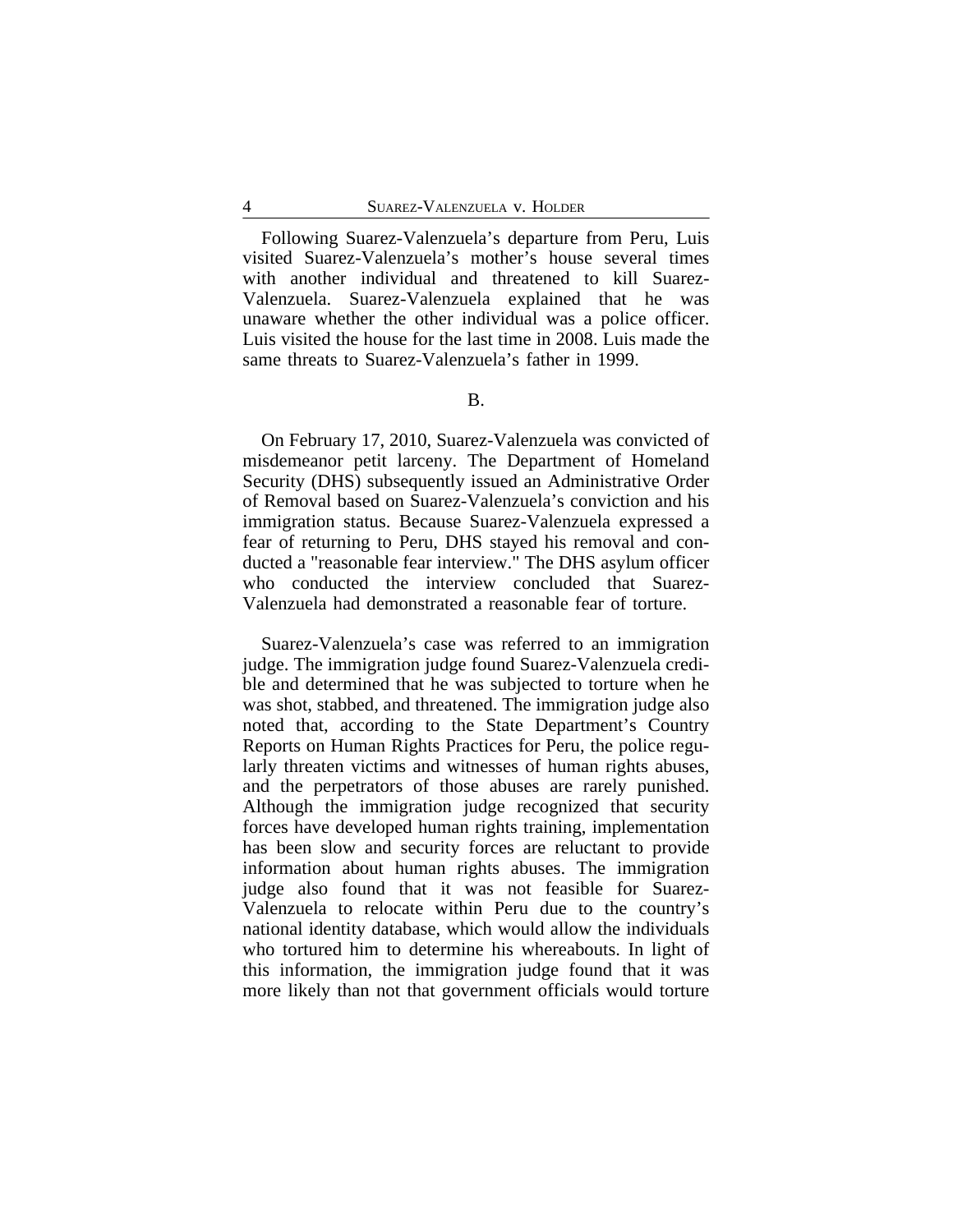Suarez-Valenzuela or acquiesce to his torture if he returned to Peru. The judge therefore granted Suarez-Valenzuela's application for withholding of removal to Peru under the CAT.

DHS appealed the immigration judge's order granting Suarez-Valenzuela's application. On December 6, 2011, the BIA sustained the appeal and vacated the immigration judge's order. The BIA found that the Peruvian government's attempts to mitigate corruption had created an environment that was not conducive to officials' acquiescence to or participation in torture. The BIA also noted that Suarez-Valenzuela had not established that Luis remained employed as a police officer. Finally, the BIA held that there was no indication that government officials have used or will use the national identity database to locate and torture witnesses. The government has since removed Suarez-Valenzuela to Peru.

Suarez-Valenzuela filed a timely petition for review. On appeal, Suarez-Valenzuela contends that the BIA applied the wrong standard when evaluating his case and that substantial evidence did not support its conclusions. We have jurisdiction pursuant to 8 U.S.C. § 1252 and 28 U.S.C. § 2349(a).

# II.

To qualify for protection under the CAT, an applicant bears the burden of showing that "it is more likely than not that he or she would be tortured if removed to the proposed country of removal."  $8$  C.F.R.  $\frac{8}{9}$  1208.16(c)(2). In relevant part, the CAT's implementing regulations define "torture" as

any act by which severe pain or suffering, whether physical or mental, is intentionally inflicted on a person for such purposes as . . . punishing him or her for an act he or she or a third person has committed or is suspected of having committed[ ] or intimidating or coercing him or her or a third person . . . when such pain or suffering is inflicted by or at the instiga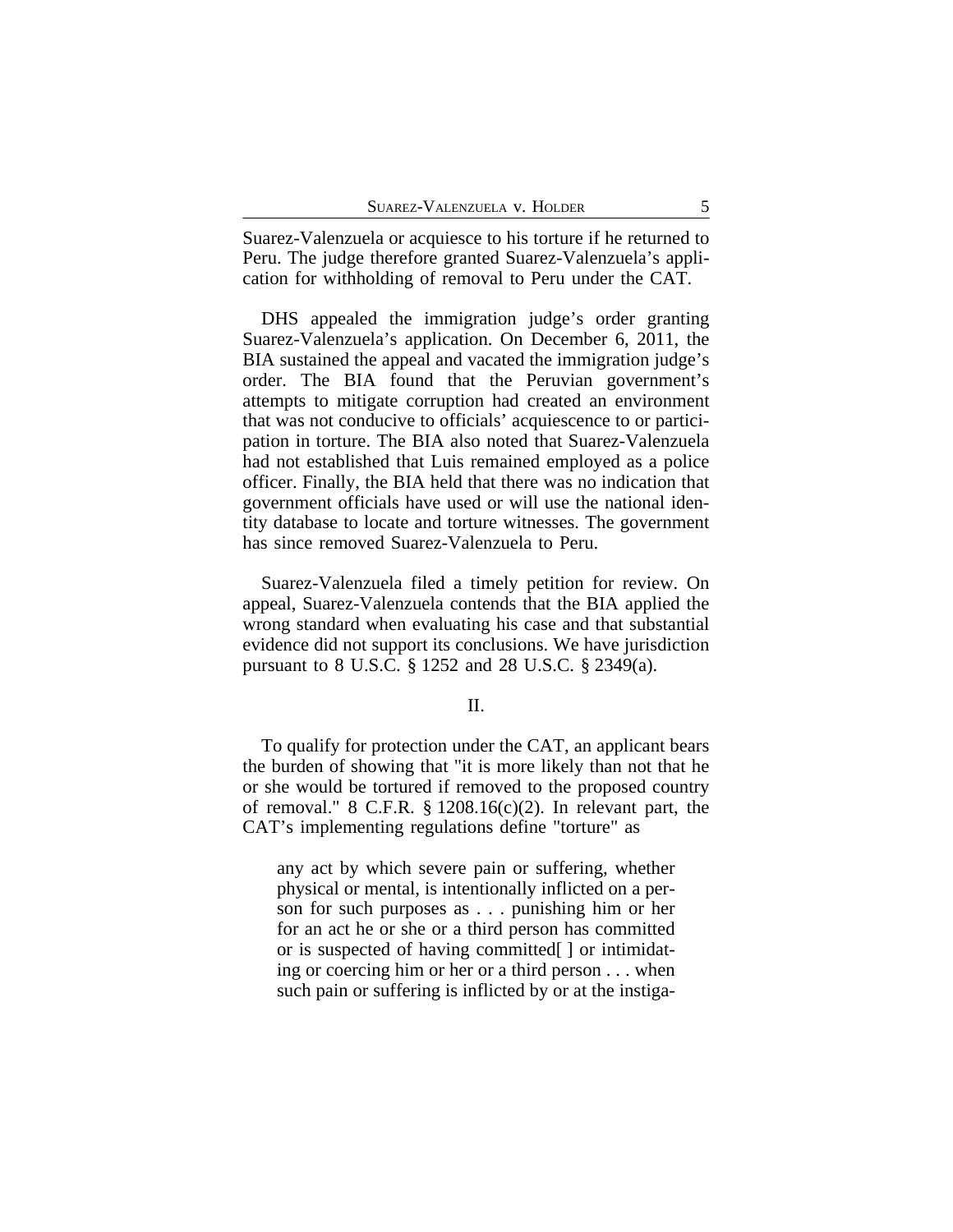tion of or with the consent or acquiescence of a public official or other person acting in an official capacity.

*Id.* § 1208.18(a)(1). A public official acquiesces to torture when, "prior to the activity constituting torture, [he or she] ha[s] awareness of such activity and thereafter breach[es] his or her legal responsibility to intervene to prevent such activity." *Id.* § 1208.18(a)(7). Although evidence of past torture is relevant, it does not create a presumption that an applicant will be tortured in the future. *See Niang v. Gonzalez*, 422 F.3d 1187, 1202 (10th Cir. 2005). Instead, immigration judges should consider evidence of past torture, evidence of "gross, flagrant or mass violations of human rights," the country's conditions, and whether the applicant could relocate to a part of the country where he or she is unlikely to be tortured. 8 C.F.R. § 1208.16(c)(3).

This Court reviews decisions to deny CAT relief for substantial evidence. *See Dankam v. Gonzalez*, 495 F.3d 113, 124 (4th Cir. 2007). Under this standard, "administrative findings of fact are conclusive unless any reasonable adjudicator would be compelled to conclude to the contrary." 8 U.S.C. § 1252(b)(4)(B). We will reverse the BIA's decision only if "the evidence . . . presented was so compelling that no reasonable factfinder could fail to find the requisite fear of persecution." *INS v. Elias-Zacarias*, 502 U.S. 478, 483-84 (1992); *see also Rusu v. INS*, 296 F.3d 316, 325 n.14 (4th Cir. 2002).

#### III.

We turn first to Suarez-Valenzuela's argument that the BIA applied the wrong standard when determining whether government officials would acquiesce to his torture. "A court of appeals 'is not generally empowered to conduct a *de novo* inquiry into the matter being reviewed and to reach its own conclusions based on such an inquiry.' Rather, 'the proper course, except in rare circumstances, is to remand to the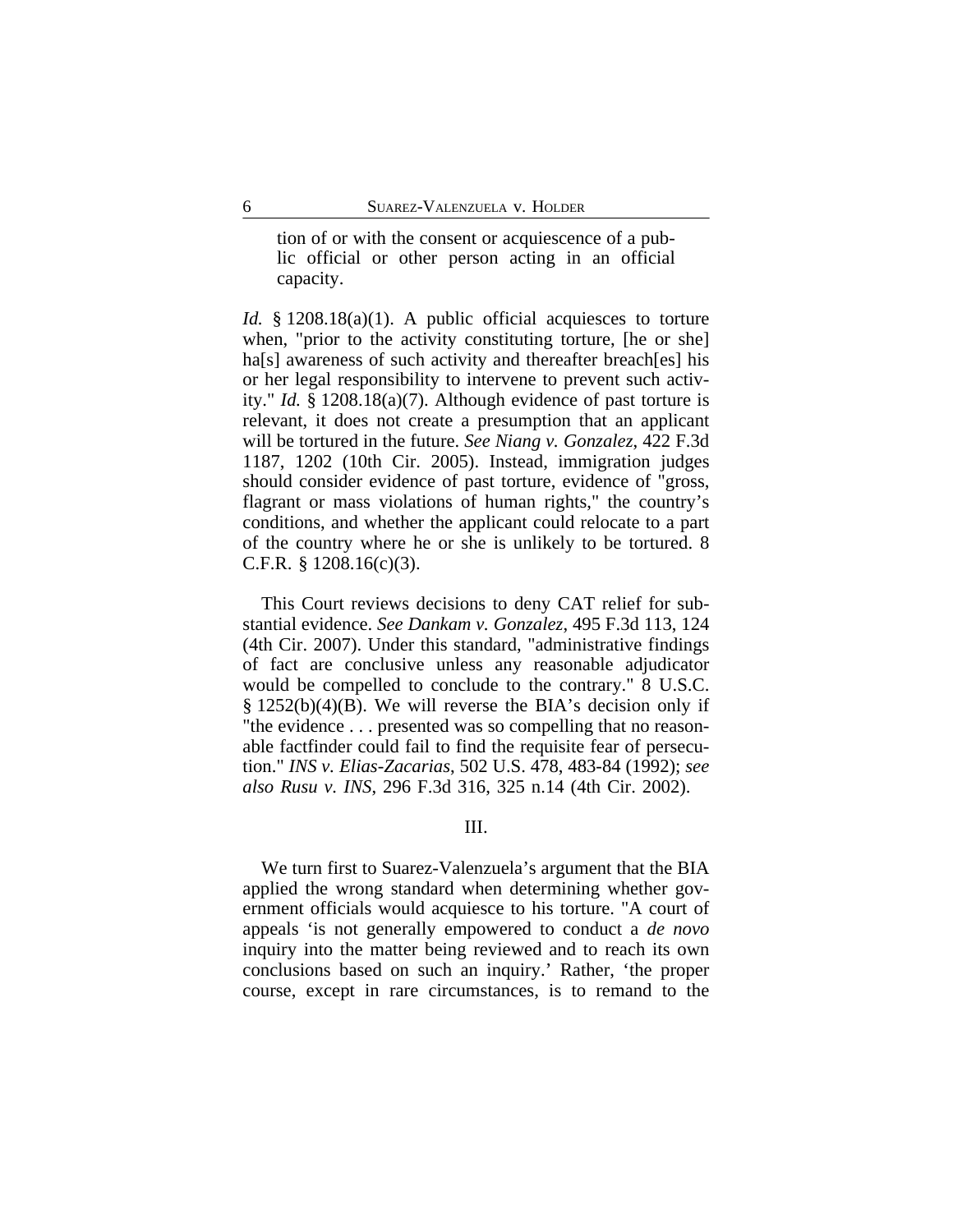agency for additional investigation or explanation.'" *INS v. Orlando Ventura*, 537 U.S. 12, 16-17 (2002) (per curiam) (citation omitted) (quoting *Fla. Power & Light Co. v. Lorion*, 470 U.S. 729, 744 (1985)) (pointing to BIA decisions as a prime example of cases for which remand is appropriate). Accordingly, if the BIA utilized the incorrect standard, we should remand the case to allow the BIA to correct its error.

Suarez-Valenzuela contends that the BIA incorrectly utilized the "willful acceptance" standard rather than the "willful blindness" standard. Under the willful acceptance standard, an applicant must demonstrate that government officials had actual knowledge of his or her torture to satisfy the CAT's acquiescence requirement. *See Zheng v. Ashcroft*, 332 F.3d 1186, 1194 (9th Cir. 2003) (distinguishing willful acceptance from willful blindness). By contrast, pursuant to the willful blindness standard, government officials acquiesce to torture when they have actual knowledge of or "turn a blind eye to torture." *See id.* at 1196 (quoting *Ontunez-Tursios v. Ashcroft*, 303 F.3d 341, 355 (5th Cir. 2002)) (internal quotation marks omitted). Several courts—including this Court—have discredited the willful acceptance standard, with many noting that it does not reflect Congress's intent in enacting the CAT. *See Hakim v. Holder*, 628 F.3d 151, 156-57 (5th Cir. 2010); *Silva-Rengifo v. Att'y Gen.*, 473 F.3d 58, 65 (3d Cir. 2007); *Amir v. Gonzales*, 467 F.3d 921, 927 (6th Cir. 2006); *Lopez-Soto v. Ashcroft*, 383 F.3d 228, 240-41 (4th Cir. 2004), *rehearing en banc granted*, (Jan. 13, 2005), *review withdrawn pursuant to settlement*, (July 26, 2005); *Khouzam v. Ashcroft*, 361 F.3d 161, 170-71 (2d Cir. 2004); *Zheng*, 332 F.3d at 1194-96. For example, as the Ninth Circuit explained in *Zheng v. Ashcroft*,

the Senate ratified a version of the Convention that eliminated an understanding that acquiescence required a public official's *knowledge* and replaced it with an understanding that acquiescence required only a public official's *awareness*. The Senate Committee on Foreign Relations expressly stated that the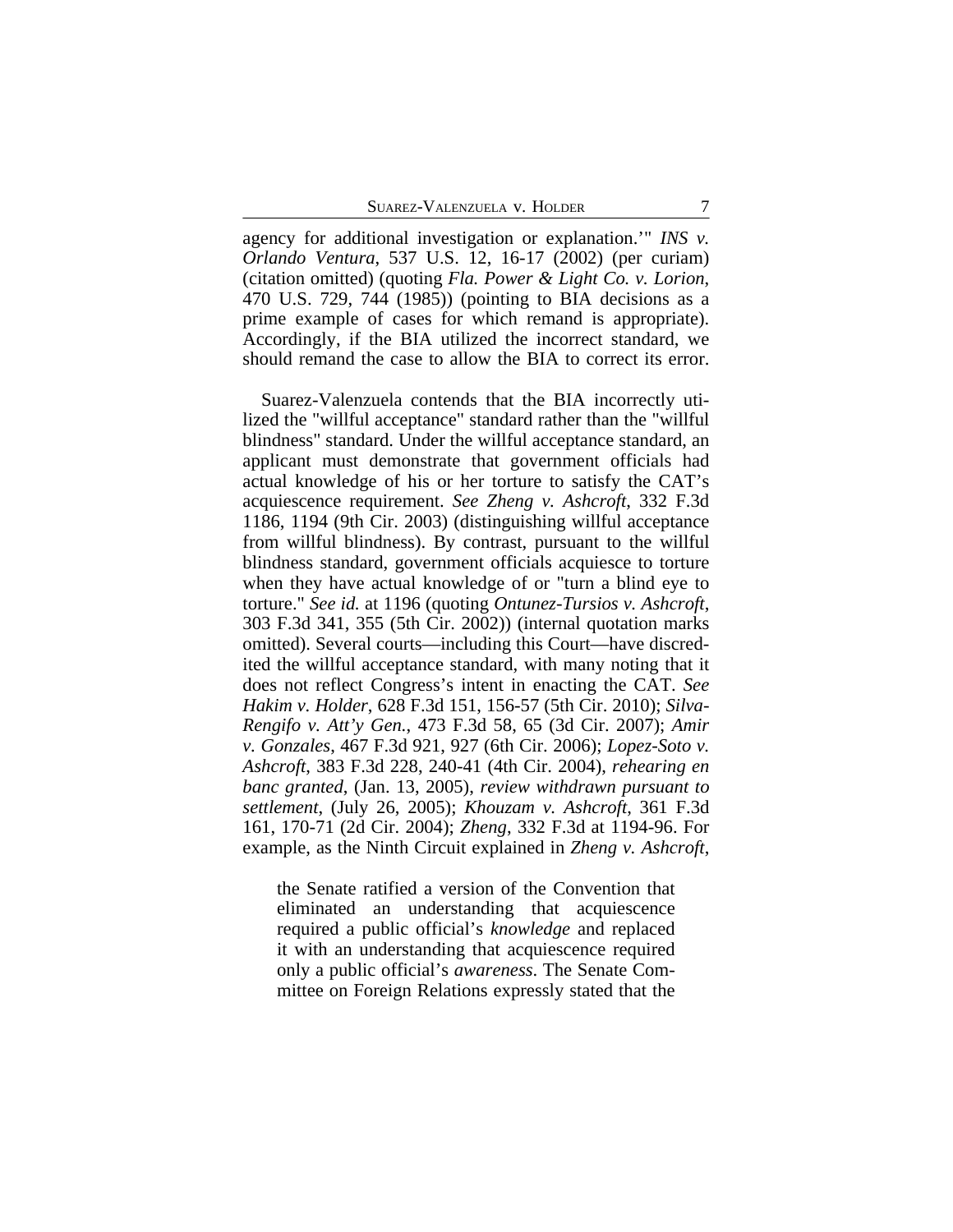purpose of requiring awareness, and not knowledge, "is to make it clear that both actual knowledge and 'willful blindness' fall within the definition of the term 'acquiescence.'"

332 F.3d at 1195 (quoting Comm. on Foreign Relations, Convention Against Torture & Other Cruel, Inhuman or Degrading Treatment or Punishment, S. Exec. Rep. 101-30, at 9 (1990)). We now reiterate this Court's earlier holding that willful blindness can satisfy the acquiescence component of 8 C.F.R. § 1208.18(a)(1).

To support his argument that the BIA wrongly applied the willful acceptance standard rather than the willful blindness standard, Suarez-Valenzuela emphasizes the BIA's citation to *In re S-V-*, 22 I. & N. Dec. 1306 (2000). The BIA parenthetically summarized *In re S-V-*'s holding as "finding the applicant must do more than show that the officials are aware of the activity constituting torture but are powerless to stop it, and must demonstrate that officials are willfully accepting of the tortuous activities." This summary is consistent with the willful acceptance standard, and other courts have recognized that *In re S-V-* espouses the willful acceptance standard and have rejected it for that reason. *See Hakim*, 628 F.3d at 155- 57; *McIntosh v. Clement*, 247 F. App'x 226, 227-28 (2d Cir. 2007); *Valdiviezo-Galdamez v. Att'y Gen.*, 502 F.3d 285, 293 (3d Cir. 2007); *Amir*, 467 F.3d at 927; *Ochoa v. Gonzales*, 406 F.3d 1166, 1172 (9th Cir. 2005). Rather than citing *In re S-V-* for the willful acceptance standard itself, however, the BIA cited it for the proposition that "[v]iolence committed by individuals over whom the government has no reasonable control does not fall within the purview of the [CAT]." Nevertheless, as Suarez-Valenzuela notes, the rule for which the BIA cites *In re S-V-* is arguably related to the willful acceptance standard. *See Silva-Rengifo*, 473 F.3d at 65 (linking the willful acceptance standard to the "government's 'ability to control' persons or groups engaging in torturous activity").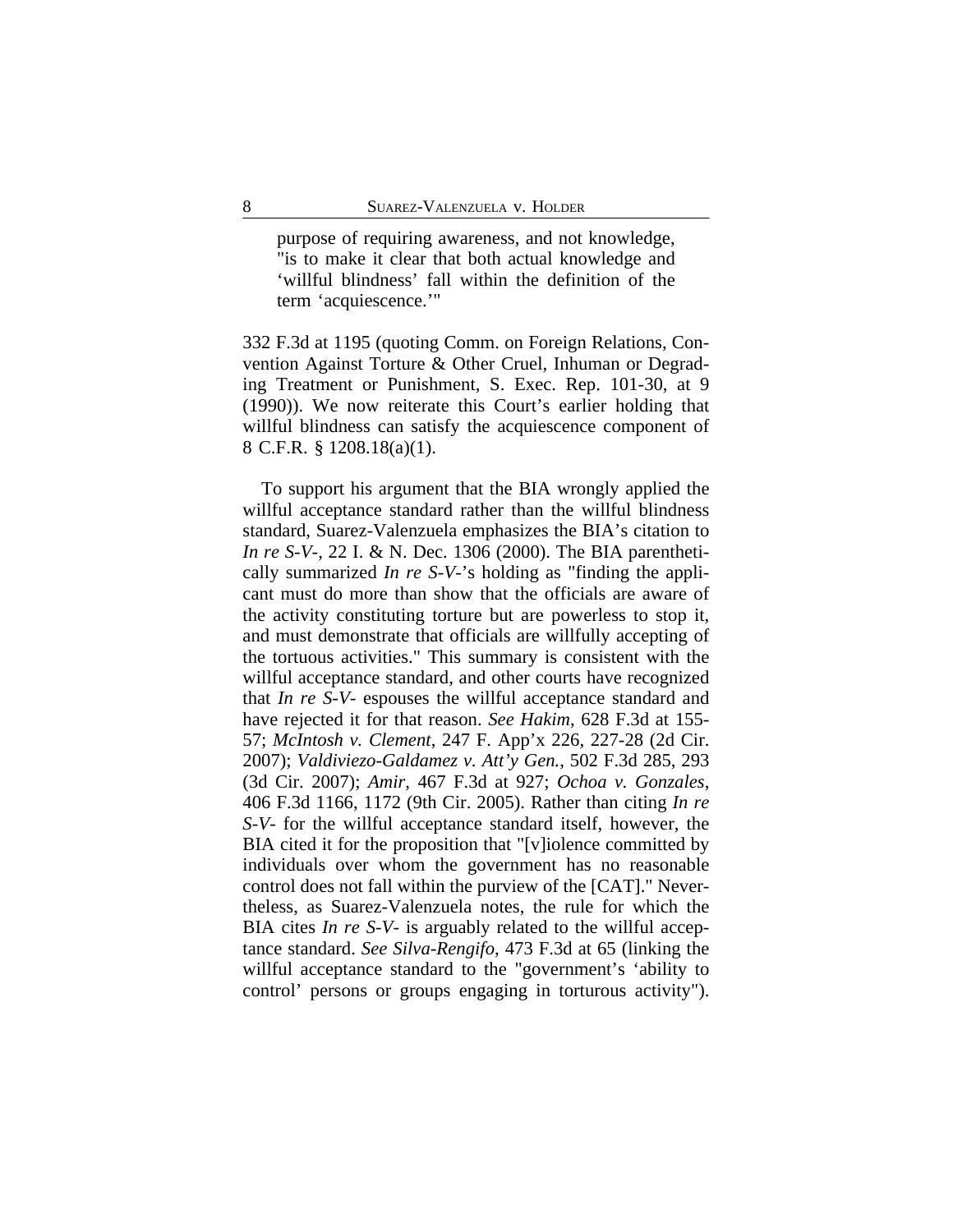Consequently, our next task is to determine whether the BIA actually applied the willful acceptance standard.

In reaching its conclusion that the government would not more likely than not acquiesce to Suarez-Valenzuela's torture upon his return to Peru, the BIA applied the factors outlined at 8 C.F.R.  $\S 1208.16(c)(3)$ . First, the BIA considered "[e]vidence of gross, flagrant or mass violations of human rights within the country of removal" and "[o]ther relevant information regarding conditions in the country of removal" when it evaluated the State Department's Country Reports on Human Rights Practices for Peru. *Id.* § 1208.16(c)(3)(iii)-(iv). Second, the BIA looked at "[e]vidence of past torture inflicted upon the applicant." *Id.* § 1208.16(c)(3)(i). Specifically, the BIA evaluated the past conduct of Luis and his accomplices, noting that the Peruvian government "prosecuted, convicted, and incarcerated [Luis] for his crime." Finally, the BIA considered "[e]vidence that the applicant could relocate to a part of the country of removal where he . . . is not likely to be tortured," *Id.* § 1208.16(c)(3)(ii), paying special attention to whether government officials had used the national identity database to locate and torture Peruvian citizens.

Throughout this analysis, the BIA did not impose any kind of actual knowledge requirement, indicating that its reasoning was not consistent with the willful acceptance standard. Instead, the BIA evaluated whether Suarez-Valenzuela's attacker was likely to repeat his behavior and whether the government was likely to turn a blind eye to Suarez-Valenzuela's torture in light of its response to Luis's earlier conduct and the current country conditions. The BIA's decision therefore conforms to the willful blindness standard, and we need not remand the case to allow the BIA to correct its analysis.

## IV.

We turn next to Suarez-Valenzuela's argument that the BIA's decision to deny CAT protection was not supported by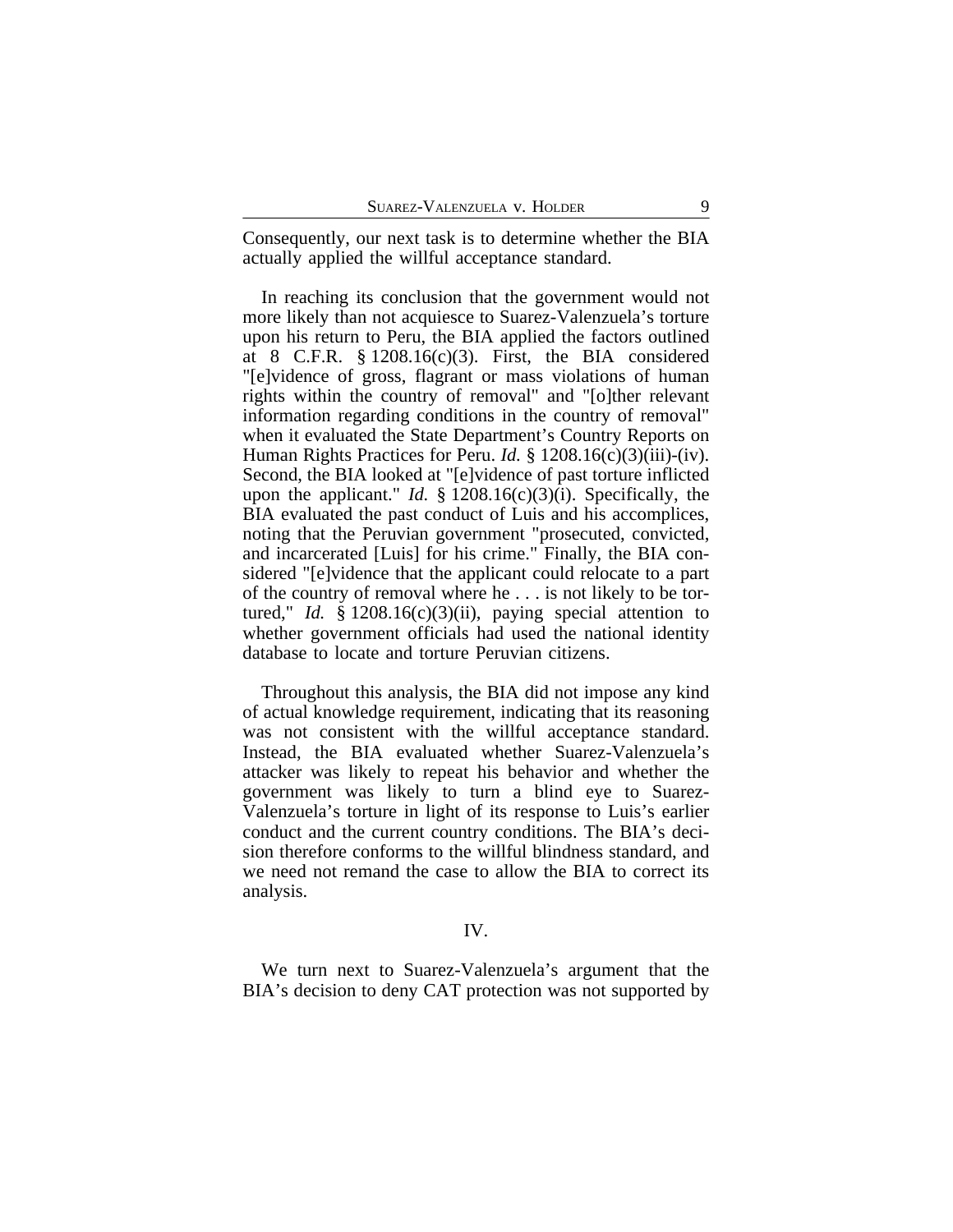substantial evidence. As explained above, the BIA relied on three key points when vacating the immigration judge's decision: (1) country conditions and human rights violations in Peru, as evinced by the State Department's country report; (2) evidence of Suarez-Valenzuela's past torture; and (3) whether Suarez-Valenzuela could safely relocate within Peru. For the reasons outlined below, we hold that substantial evidence supports the BIA's conclusions.

The BIA first determined that the country conditions in Peru had improved since Suarez-Valenzuela left the country in 1998. In particular, the BIA noted that the government leadership had changed and that the government had "attempt[ed] to cull corrupt individuals in positions of authority." Although the BIA acknowledged that "the results might not become effective instantaneously," it emphasized that "Peru has taken proactive steps to eradicate corruption." In light of these facts, the BIA concluded that "the applicant did not demonstrate that the current government officials, acting in their official capacity, will acquiesce or consent to his torture."

Suarez-Valenzuela argues that the BIA's analysis of the country conditions is inadequate for two reasons. First, he asserts that the Peru Human Rights Commission's (COM-ISEDH) report takes a much less favorable view of Peru's treatment of torture victims than the State Department report does and that the BIA should have taken the COMISEDH report into account. Second, he argues that the BIA inappropriately cited *Amilcar-Orellana v. Mukasey*, 551 F.3d 86 (1st Cir. 2008), for the proposition that government officials were unlikely to acquiesce to his torture because Peru had acted to eliminate corruption. Suarez-Valenzuela contends that *Amilcar-Orellana* is inapplicable in this case because it dealt with the Salvadoran government's attempt to ameliorate gang violence rather than its handling of corrupt officials such as Luis. However, we do not find these counterarguments "so compelling that no reasonable factfinder could fail to find the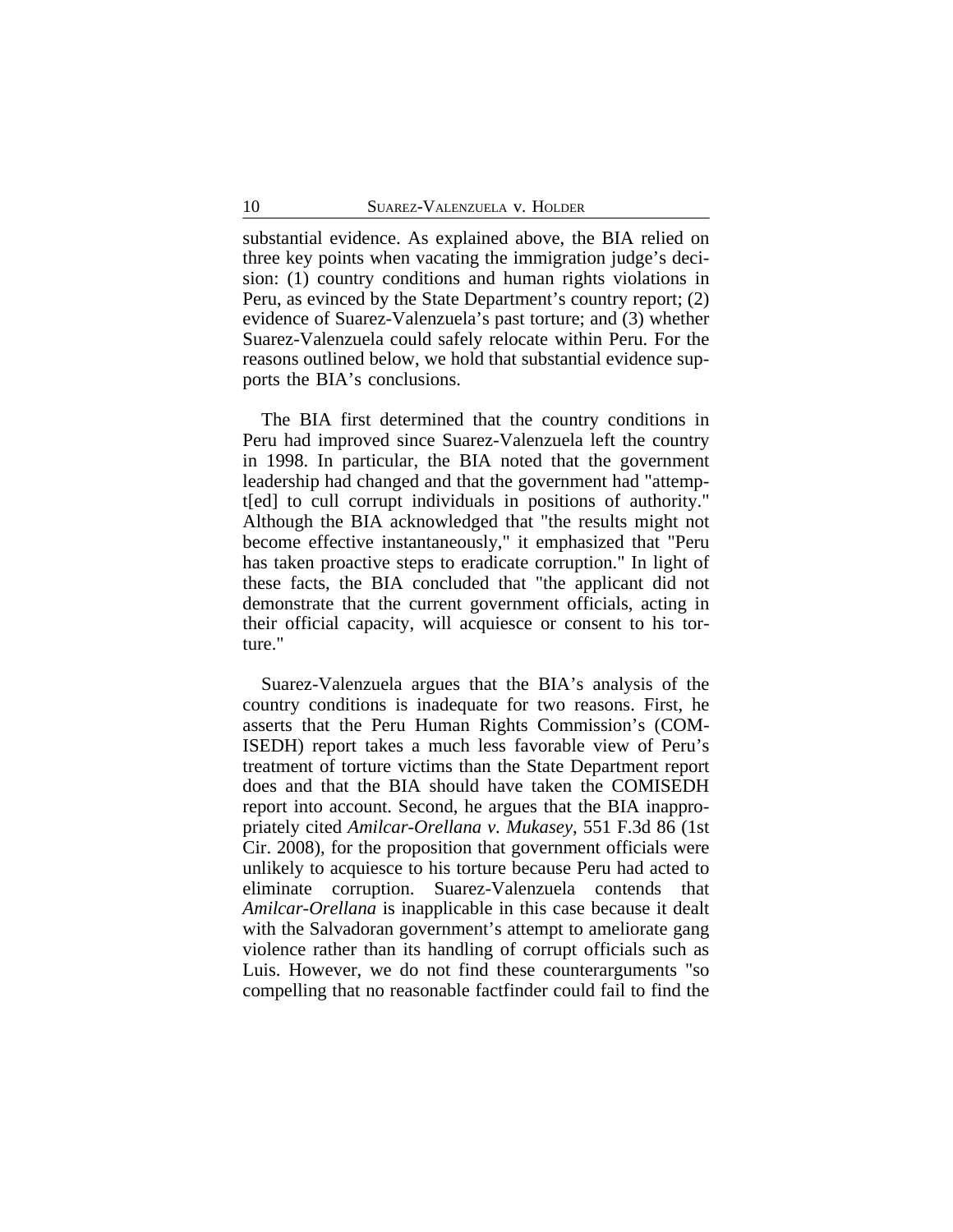requisite fear of persecution." *Elias-Zacarias*, 502 U.S. at 483-84. Furthermore, this Court has previously noted that State Department reports are "highly probative evidence" of conditions in foreign countries. *See Gonahasa v. INS*, 181 F.3d 538, 542 (4th Cir. 1999). We therefore conclude that the BIA did not err in utilizing the State Department report as a basis for concluding that Peruvian government officials are unlikely to acquiesce to Suarez-Valenzuela's torture.

The BIA next considered evidence of Suarez-Valenzuela's past torture and whether that torture was likely to reoccur. The BIA noted that Suarez-Valenzuela had not established that the government acquiesced to Luis's behavior in the past or would do so in the future. Although the BIA acknowledged that the other officers who assisted Luis "may have acquiesced to the harm the applicant received by not intervening," the BIA considered these officers to be "rogue" because other government officials denounced Luis's behavior by prosecuting, convicting, and incarcerating him.**<sup>1</sup>** In fact, the BIA noted that Luis tortured Suarez-Valenzuela to prevent him from testifying, indicating that he acted out of fear that the government would punish him and not with any form of government approval. Finally, the BIA explained that Suarez-Valenzuela had not established that Luis's future actions, if any, would be on behalf of the government, noting that Suarez-Valenzuela had not demonstrated that Luis remained a government

**<sup>1</sup>** In addition to arguing that substantial evidence does not support the BIA's decision, Suarez-Valenzuela contends that we should find that the BIA abused its discretion because it failed to give a reasoned explanation for its finding that Luis and his accomplices were "rogue officers" who did not act in an official capacity. Although we recognize that "[t]he BIA may be held to have abused its discretion if it failed to offer a reasoned explanation for its decision, or if it distorted or disregarded important aspects of the applicant's claim," *Tassi v. Holder*, 660 F.3d 710, 719 (4th Cir. 2011), the BIA offered a reasoned explanation that took into account Suarez-Valenzula's testimony regarding the behavior of Luis and his cohorts. We therefore decline to hold that the BIA abused its discretion in determining that Luis and his accomplices were "rogue officers."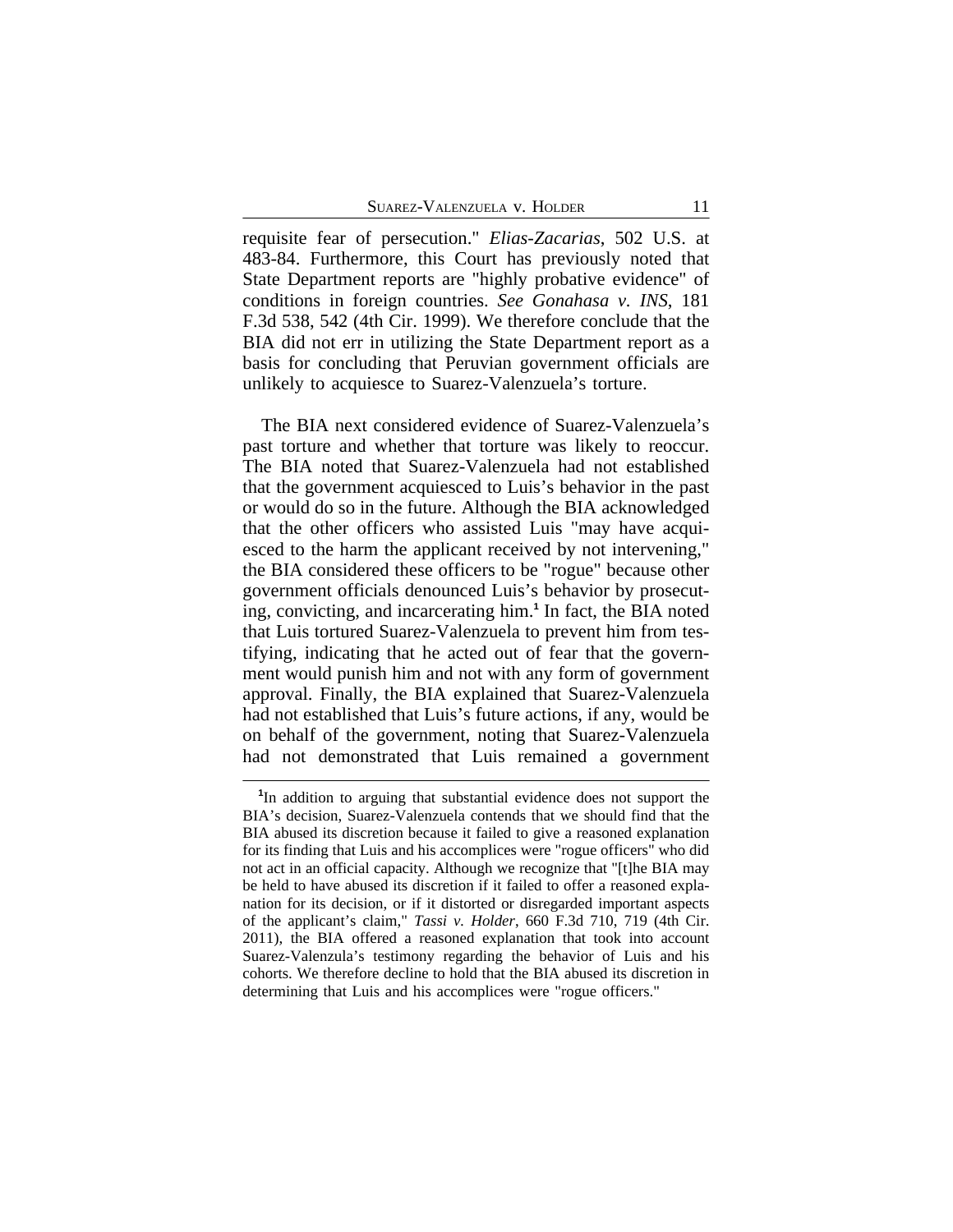employee following his imprisonment. Because Suarez-Valenzuela's testimony supports the BIA's conclusions, we find that substantial evidence supports its determination that the Peruvian government was not complicit in Suarez-Valenzuela's past torture and was unlikely to acquiesce to his future torture.

Finally, the BIA considered whether Suarez-Valenzuela could safely relocate within Peru in light of the country's national identity database. The BIA noted that, in support of his argument that government officials would use the national identity database to locate and torture him, Suarez-Valenzuela relied only on two Internet articles that explained how Peruvian authorities had used the database to track down criminals in the past. The BIA concluded that Suarez-Valenzuela had not proven that the government would provide information from the database to Luis and that "[t]here is no evidence that Peru's national identity database has been used as the applicant suggests." Suarez-Valenzuela does not challenge these findings in his opening brief, although he raises the issue of relocation in his reply brief.

Pursuant to Rule 28 of the Federal Rules of Appellate Procedure, "the argument [section of the brief] . . . must contain . . . appellant's contentions and the reasons for them, with citations to the authorities and parts of the record on which the appellant relies." Fed. R. App. P. 28(a)(9). This Court has held that "[f]ailure to comply with the specific dictates of [Rule 28] with respect to a particular claim triggers abandonment of that claim on appeal." *Edwards v. City of Goldsboro*, 178 F.3d 231, 241 n.6 (4th Cir. 1999). In *A Helping Hand, LLC v. Baltimore County*, 515 F.3d 356 (4th Cir. 2008), this Court noted that "[i]t is a well settled rule that contentions not raised in the argument section of the *opening brief* are abandoned." *Id.* at 369 (quoting *United States v. Al-Hamdi*, 356 F.3d 564, 571 n.8 (4th Cir. 2004)). An appellant cannot remedy the situation by raising the issue in his reply brief. *See Yousefi v. INS*, 260 F.3d 318, 326 (4th Cir. 2001) (per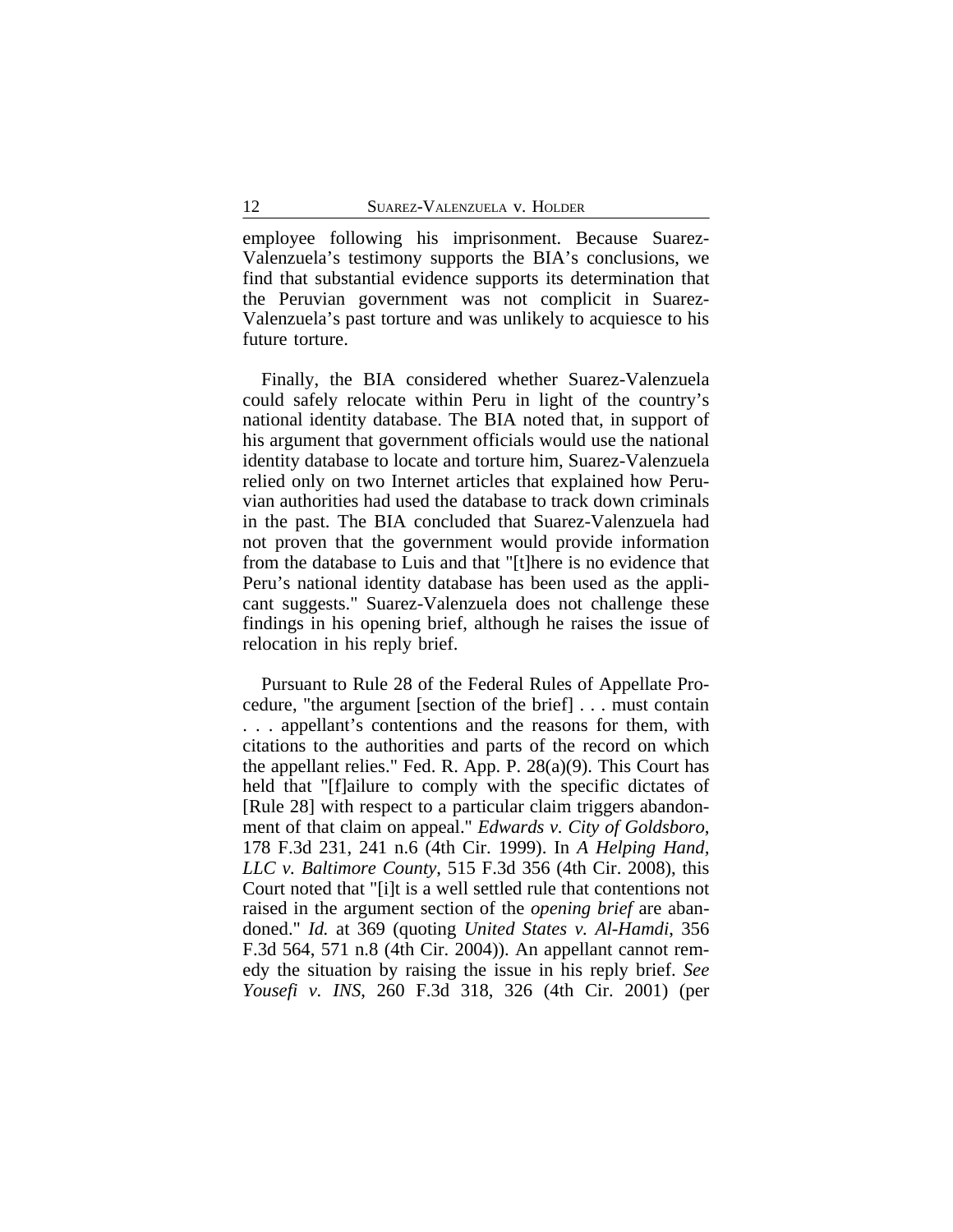curiam). Although "in rare circumstances, appellate courts, in their discretion, may overlook [the rule that appellants abandon arguments that they do not raise in their opening briefs] and others like it if they determine that a 'miscarriage of justice' would otherwise result," *A Helping Hand*, 515 F.3d at 369 (quoting *Venkatraman v. REI Sys., Inc.*, 417 F.3d 418, 421 (4th Cir. 2005)), Suarez-Valenzuela "has not even explained why [he] failed to raise th[is] argument[] earlier, let alone why, absent our consideration, a miscarriage of justice would result," *id.* (holding that the appellant had failed to overcome the rule regarding abandonment for this reason). Consequently, by neglecting to challenge the BIA's findings regarding relocation in his opening brief, Suarez-Valenzuela waived this argument.**<sup>2</sup>**

In the CAT context, applicants bear the burden of presenting evidence to show that relocation within the country of removal is not possible. *See* 8 C.F.R. § 1208.16(c)(2)-(3); *Hasan v. Ashcroft*, 380 F.3d 1114, 1123 (9th Cir. 2004). Suarez-Valenzuela has failed to meet this burden. In light of Suarez-Valenzuela's waiver of his relocation argument and our determination that the State Department's country report and the circumstances of Suarez-Valenzuela's past torture support the BIA's findings, we hold that substantial evidence supports the BIA's conclusion that it was not more likely than not that the government would acquiesce to Suarez-Valenzuela's torture upon his return to Peru.

V.

For the foregoing reasons, we conclude that the BIA uti-

**<sup>2</sup>**Suarez-Valenzuela also argues for the first time in his reply brief that the BIA improperly reviewed the immigration judge's factual findings under a de novo standard of review rather than a clearly erroneous standard. Like Suarez-Valenzuela's relocation challenge, we consider this argument waived because he failed to raise it in his opening brief. We therefore decline to address this argument.